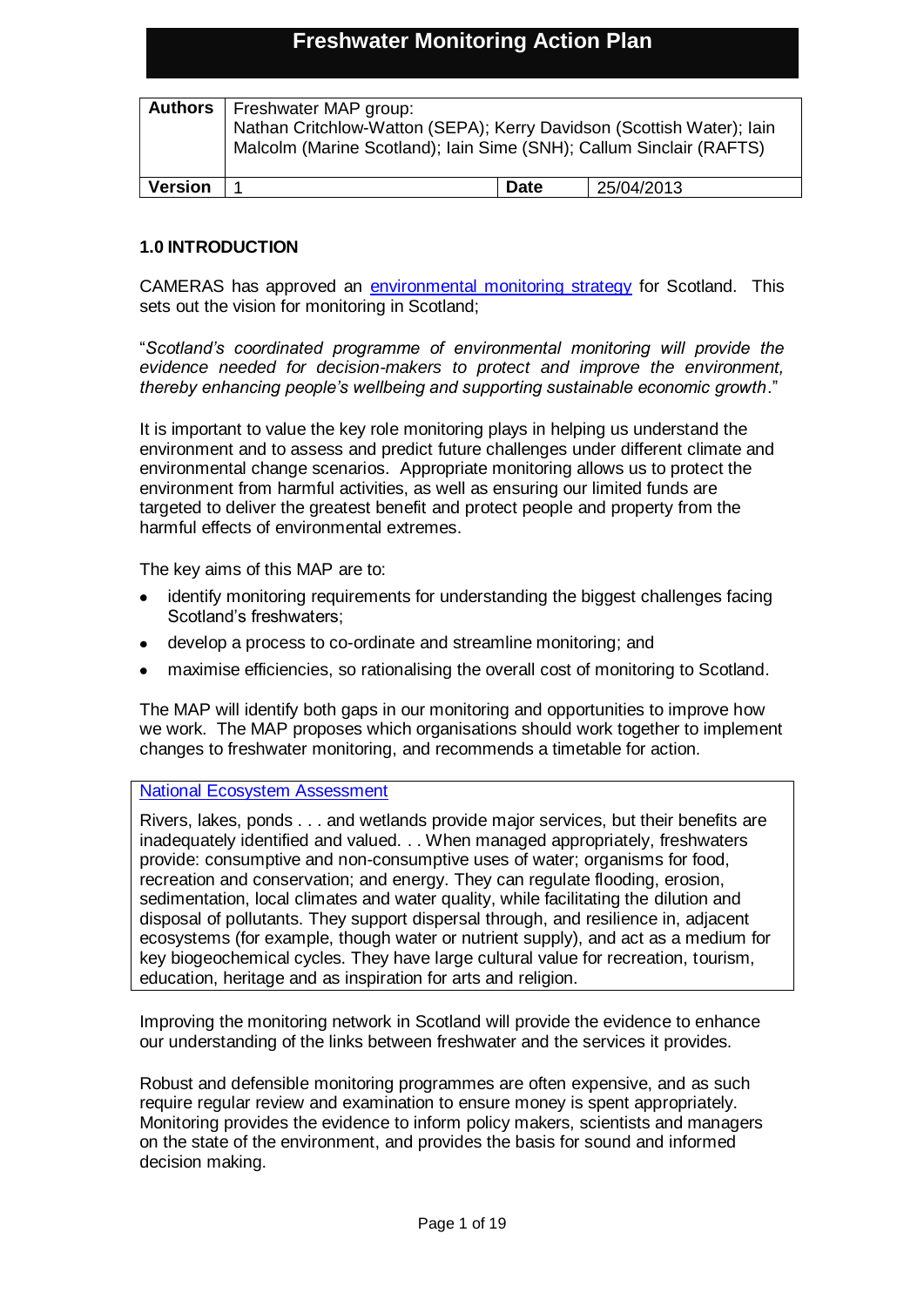The freshwater MAP will identify where savings and efficiency gains may be made. Co-ordinating monitoring allows all the organisations involved to make better use of data, and assess the state of the environment, the pressures on it and what is being done to protect and improve it.

The Scottish Government has set [five strategic objectives,](http://www.scotland.gov.uk/About/scotPerforms/objectives) to create a more successful country.

- Wealthier and fairer
- **•** Healthier
- **•** Greener
- Safer and stronger
- Smarter

A well designed freshwater monitoring network contributes to the delivery of all of these objectives, and in particular is vital to help us in:

- managing the environment;  $\bullet$
- increasing Scotland's economic competitiveness and
- providing the evidence base to understand and manage the environment

### **2.0 THE FRAMEWORK FOR MONITORING**

#### **2.1 Scope**

For this MAP, freshwater monitoring is defined as all regular observations that are intended to assess the state, or track change, and which are scheduled to be carried out over a period in excess of three years. This includes any modelling which is undertaken as part of the process of assessing the environment, although modelling itself can require significant amounts of monitoring data to design and verify.

Monitoring covered by the MAP should deliver a pan-Scotland understanding; although individual sampling programmes may only cover a small spatial scale, they are addressing issues which are significant in a Scotland-wide context.

The freshwater MAP covers all surface freshwaters (including canals) and wetlands, including groundwater dependent wetlands, but excludes groundwater, soil waters and all monitoring carried out below the tidal limit. These will be addressed through other monitoring action plans.

It encompasses monitoring of plants, animals, physical (e.g. hydrology, habitat structure) and chemical parameters in the freshwater environment (water, sediments and biota), where that monitoring is used primarily to understand the state of the environment.

Freshwater often behaves as a receptor of pressures, and "transports" those pressures to act on other aspects of the environment. It is important to recognise these differing roles and the interdependency between different environmental "compartments".

The freshwater MAP aims to identify what monitoring is necessary to further our understanding of the links between these compartments of the environment, as well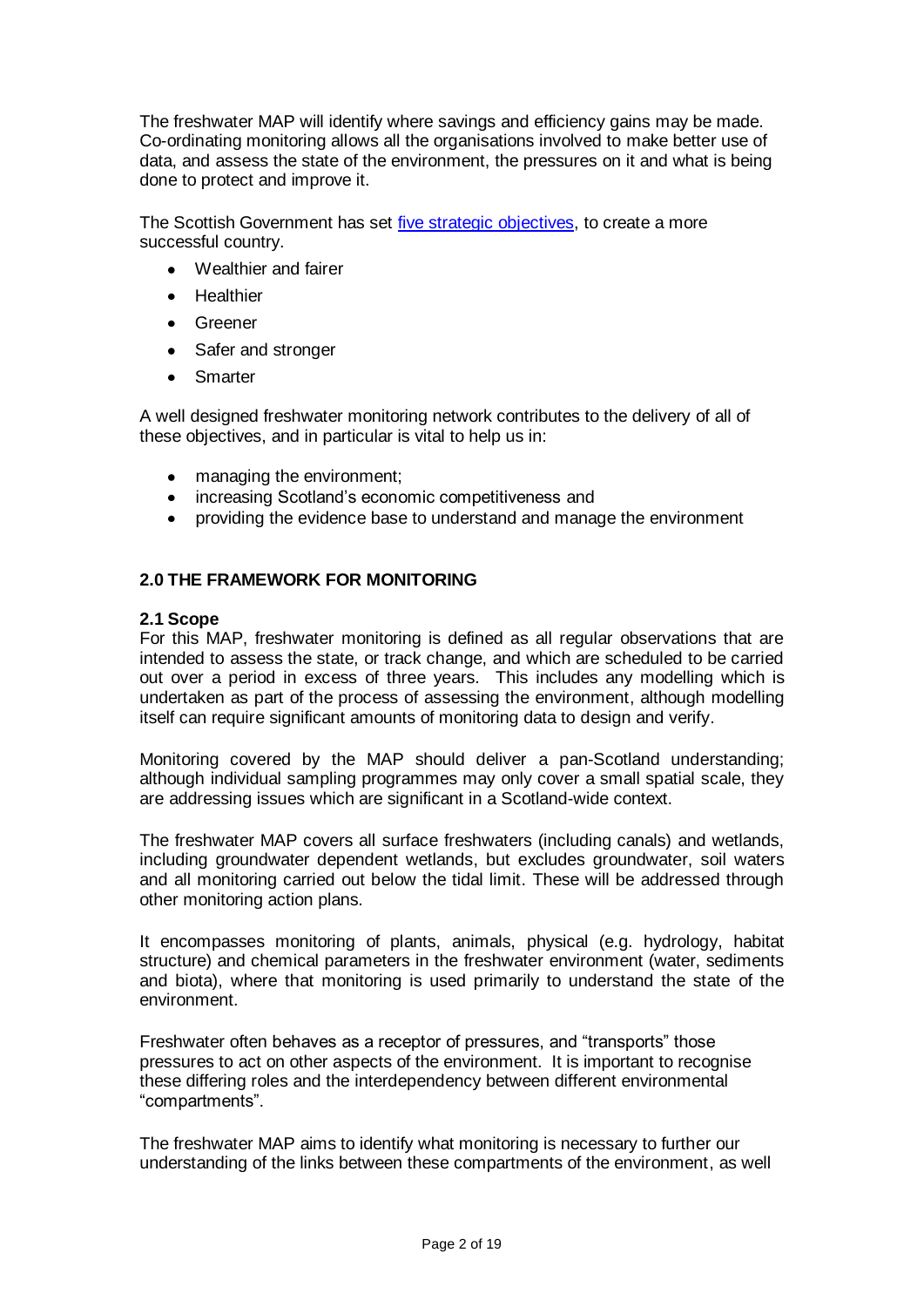as ensuring we can provide the evidence to understand the environment, the pressures and inform management decisions.



### **(Figure.1) Links between CAMERAS monitoring action plans and the freshwater MAP**

The CAMERAS [environmental monitoring strategy](http://www.camerasscotland.org/news/scottish-environmental-monitoring-strategy) suggested a series of environmental "components" for which MAPS should be developed. Some of these interact with the freshwater environment, Figure 1 shows the links between the various relevant monitoring action plans suggested.

MAPs for soil, air and freshwater will be delivered in phase I of the CAMERAS initiative; remaining MAPs will be delivered subsequently.

The MAPs on the left hand side of the Figure can have an impact on freshwaters; those on the right hand side are generally impacted by changes in the state of freshwaters and wetlands.

As identified in Figure 1, freshwater interacts with a variety of other environmental components. These relationships should be considered when revising freshwater monitoring, to ensure that monitoring provides the evidence needed by other MAPs to understand their component of the environment. Likewise, other MAPS should consider how their monitoring can help fill gaps in the knowledge of the freshwater environment.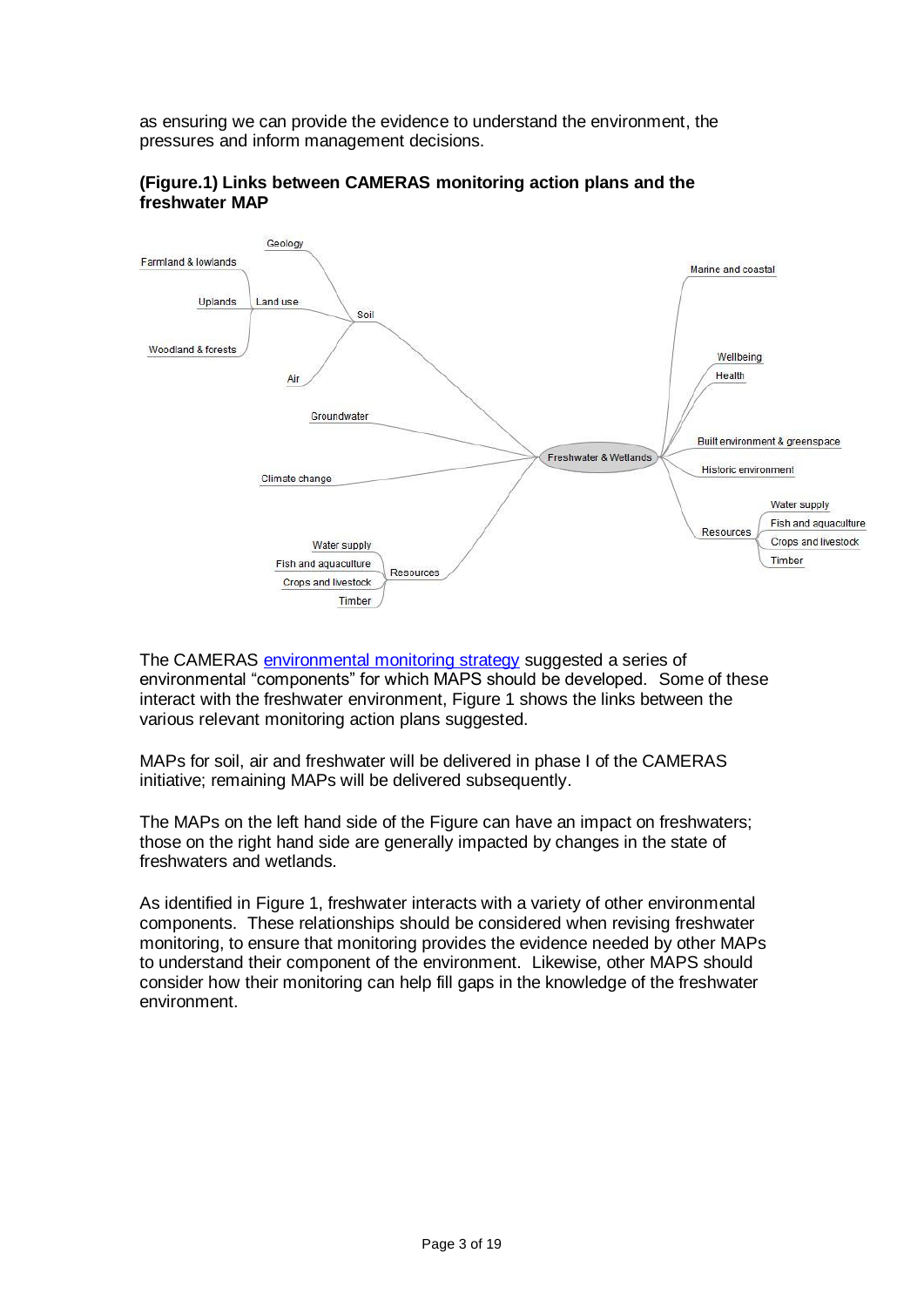# **2.2 Objectives**

The Freshwater MAP aims to develop a process for streamlining monitoring effort in Scotland. In the first instance, effort on reviewing monitoring should be targeted at the largest existing networks. Further iterations of the freshwater MAP should aim to expand this process, to cover monitoring carried out by other organisations. Improving the co-ordination and cohesiveness of freshwater monitoring networks will deliver a number of benefits; the main objectives of the freshwater MAP are listed below:

- Improve the coverage of our monitoring by identifying and filling gaps in  $\bullet$ monitoring.
- Increase the efficiency by identifying inefficiencies in monitoring and sharing effort  $\bullet$ and resources between organisations, thereby reducing our financial and carbon costs
- Identify and protect valuable long-term monitoring networks, highlighting the importance of monitoring for providing the evidence to understand and manage the environment.
- Provide a potential mechanism for future revisions of freshwater monitoring.  $\bullet$
- Increase awareness of one another's monitoring activities and knowledge of what  $\bullet$ information is available.
- Contribute to improved monitoring technologies and techniques.

# **2.3 Who requires monitoring and why**

Freshwater monitoring is required to meet the needs of a variety of different drivers. These can be grouped into five main categories:

| <b>Driver</b>                    | <b>Description</b>                                                                                                | <b>Example</b>                                                            |
|----------------------------------|-------------------------------------------------------------------------------------------------------------------|---------------------------------------------------------------------------|
| <b>EU Legislation</b>            | Monitoring undertaken to meet<br>requirements of EU Directives, and to<br>track progress against their objectives | <b>Water Framework Directive</b><br><b>Habitats Directive</b>             |
| International treaties           | Monitoring to meet obligations under<br>international treaties                                                    | <b>OSPAR, NASCO</b>                                                       |
| Government/Public<br>Body policy | Monitoring to support government<br>policy                                                                        | Cryptosporidium Direction                                                 |
| Monitoring<br>commitment         | Commitments to support UK<br>monitoring initiatives                                                               | <b>Environmental Change</b><br><b>Network</b>                             |
|                                  |                                                                                                                   | <b>National River Flow Archive</b>                                        |
|                                  |                                                                                                                   | UK Acid Waters Monitoring<br>Network (Upland Water<br>Monitoring Network) |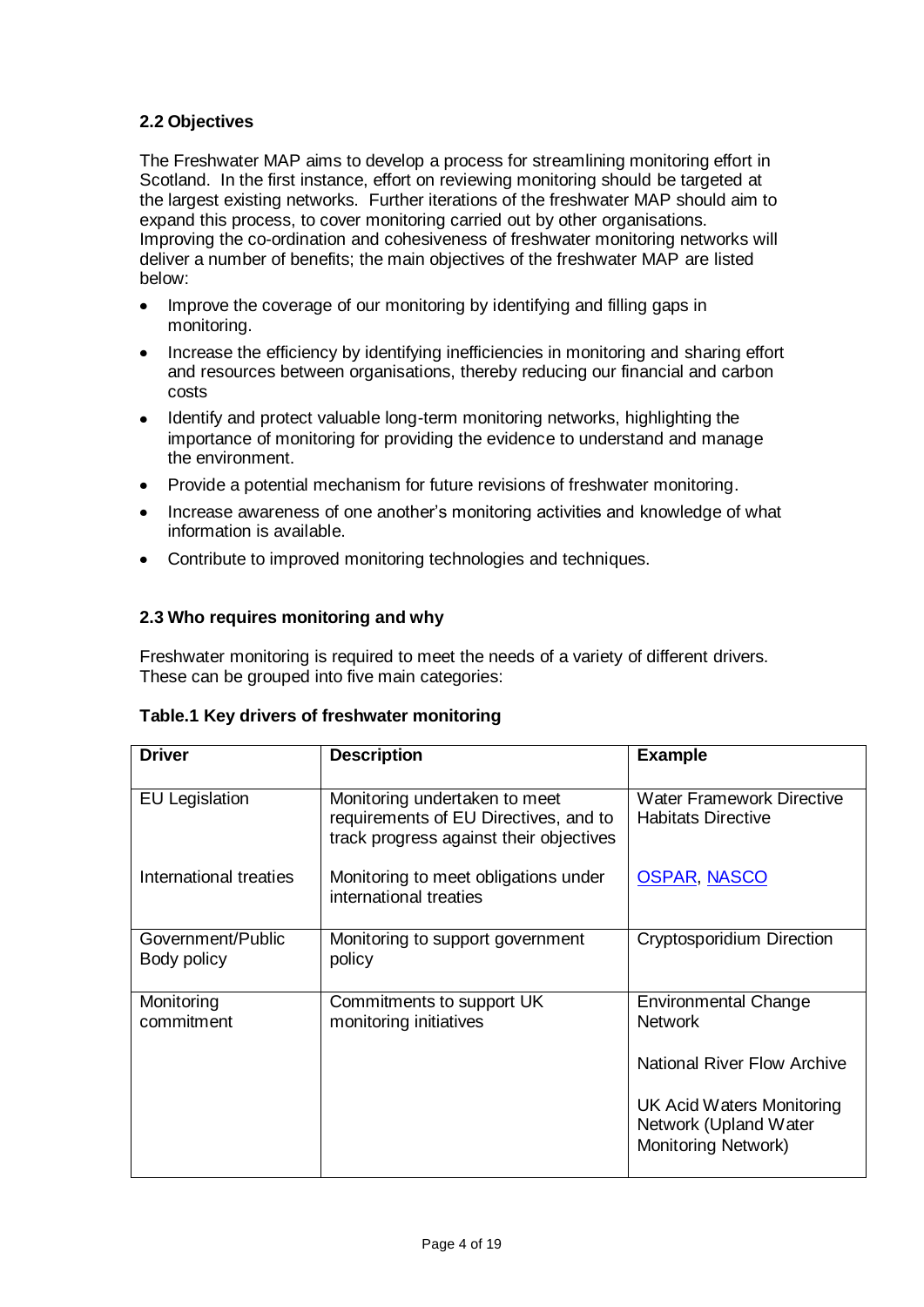| Management and<br>investigation | Monitoring change in the environment<br>(to identify where action is required,<br>and effectiveness of interventions) | Catchment-scale monitoring<br>to trace source of pesticide<br>pollution<br>Assessment of response<br>from habitat restoration or<br>improvement measures |
|---------------------------------|-----------------------------------------------------------------------------------------------------------------------|----------------------------------------------------------------------------------------------------------------------------------------------------------|
| Research                        | Intensive monitoring to investigate a<br>hypothesis, often long-term                                                  | Fish population assessment                                                                                                                               |
|                                 |                                                                                                                       | Forest-water interactions                                                                                                                                |
|                                 |                                                                                                                       | Climate change impacts                                                                                                                                   |

Improving data sharing and bringing data together will allow a more complete story to be told on the state of the freshwater environment.

The users of freshwater monitoring data can be grouped into twelve main categories, and the intention of this MAP is to progressively improve the relevance of the data provided for these users.

### **Table.2 Examples of users of freshwater monitoring data**

| <b>User</b>                        | <b>Example of organisation</b>                                                              |
|------------------------------------|---------------------------------------------------------------------------------------------|
| International bodies               | <u>ICES, OSPAR, NASCO</u>                                                                   |
| Scottish & UK Government           | DEFRA, Scottish Government, JNCC,<br>Marine Scotland (MS)                                   |
| European institutions              | <b>EEA, Eurostat, JRC, Research councils</b>                                                |
| Public bodies & partners           | <b>SNH, SEPA, FCS/Forest Research,</b><br><b>Scottish Water</b>                             |
| Local authorities                  | Scottish Local Authorities, National Park<br>Authorities                                    |
| Academics and scientific community | <b>CEH</b> , Higher Education Institutes, Marine<br><b>Scotland Science (MSS)</b>           |
| <b>Main Research Providers</b>     | <u>JHI, SAC</u>                                                                             |
| Water managers and landowners      | Agricultural sector, fishery owners,<br>Fisheries Trusts, district salmon fishery<br>boards |
| Water users                        | Anglers, Kayakers                                                                           |
| Industry                           | <b>Scottish Water, Scottish and Southern</b><br>Electric                                    |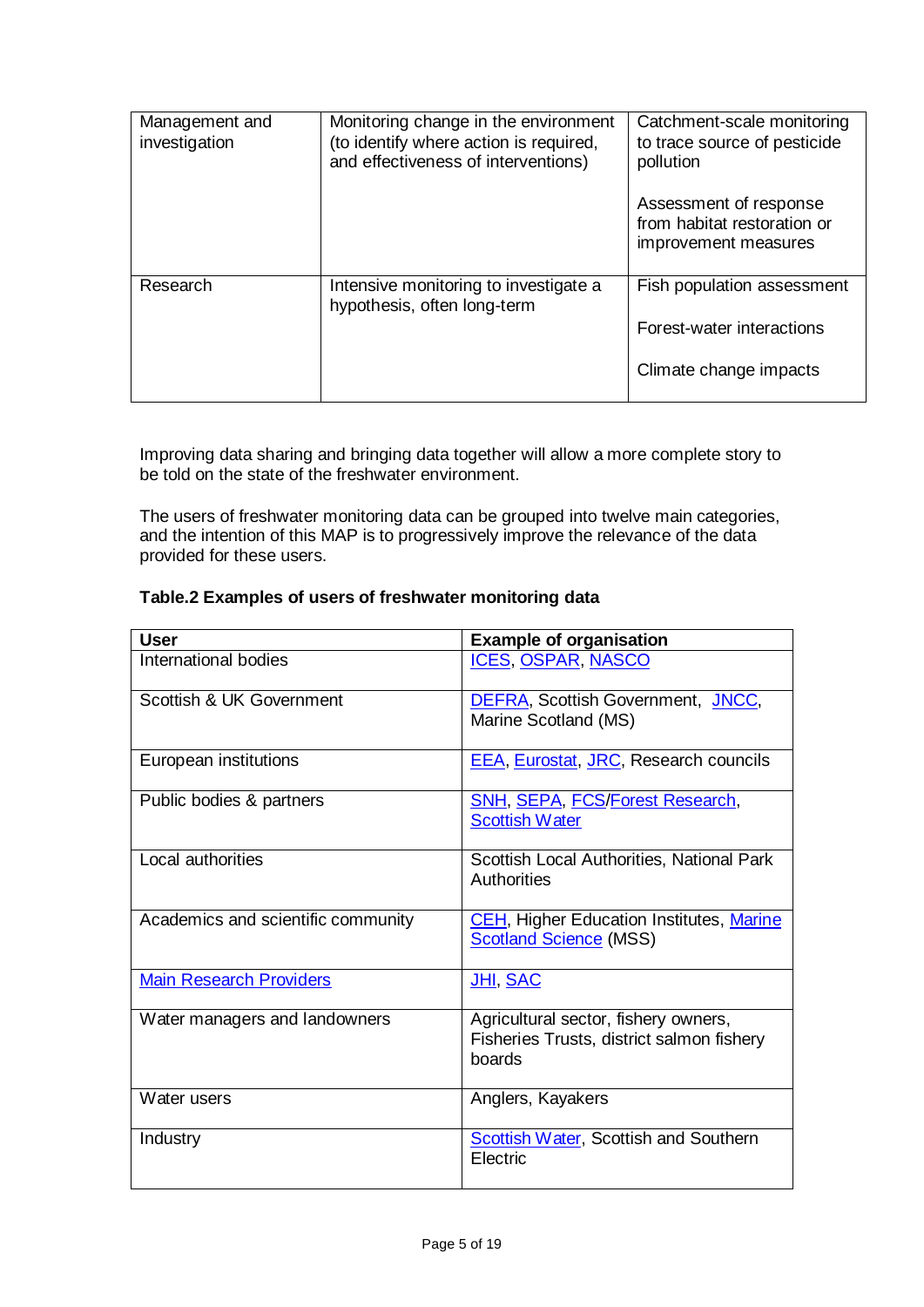| Non-Governmental organisations | <b>Scottish Environment Link, RSPB</b> |
|--------------------------------|----------------------------------------|
| General public                 |                                        |

Further work on prioritising monitoring effort and identifying opportunities for efficiencies should also consider the opportunities to "harvest" data from other sources, such as academic studies and well-planned, appropriately targeted citizen observations/science.

# **2.4 Identify and prioritise the monitoring requirements**

### **2.4.1 What's changing**

In order to understand what's changing in the environment, the baseline condition (state of the environment) has to be known.

The quantity and quality of freshwater, together with dependent species and habitats are monitored to answer questions on:

- physical and chemical processes
- status and trends
- population dynamics
- population health

Robust data are required to protect the health of the environment and drive appropriate management and improvement measures. As the effects of climate change become more apparent, monitoring will also be needed to help inform mitigation and adaptation strategies; for instance, monitoring flows to understand any increased flood risk.

### **2.4.2 Why is it changing**

As part of the development of a CAMERAS monitoring strategy, a workshop was held to determine the key pressures on the environment. The freshwater group have taken the resulting scoring system and revised the freshwater pressure assessments.

Each pressure was scored from 1-3 (corresponding to a high, medium or low level of impact). This was normalised to a scale of 1-5 and combined with assessments of the scale of the pressure (what area of Scotland is affected, scored 1-5), how easy it is to reverse the problem (scored 1-3) and the whether the trend is improving or worsening (scored from -3 to 3).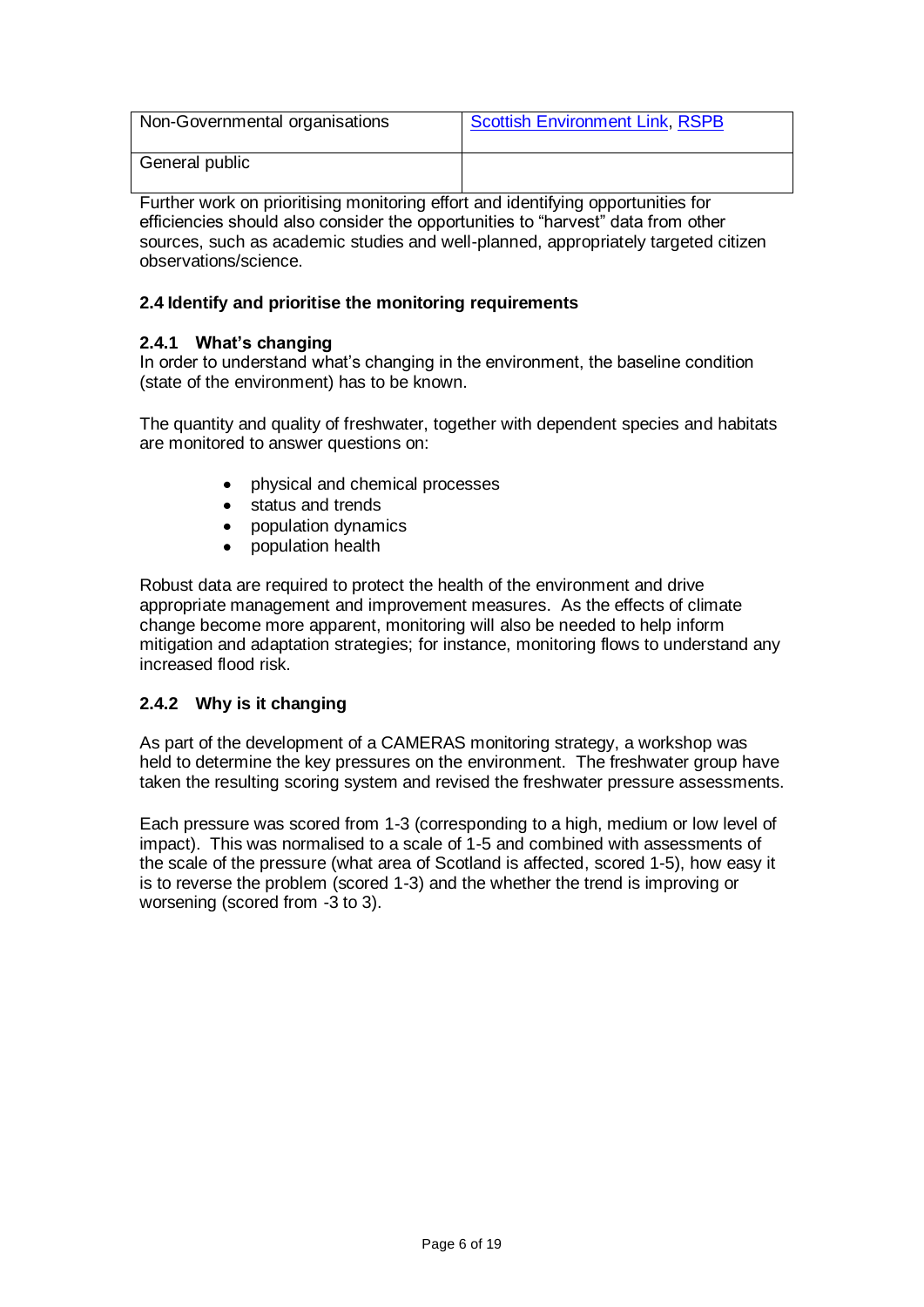# **Table.3 List of prioritised pressures on the freshwater environment**

| <b>Abstractions</b><br>Agriculture (e.g. compaction, erosion, drainage)<br>Development (e.g. sealing, flood defence)<br><b>Greenhouse gas emissions</b> |
|---------------------------------------------------------------------------------------------------------------------------------------------------------|
| <b>Nutrients</b>                                                                                                                                        |
| Acidic substances                                                                                                                                       |
| <b>Disease</b>                                                                                                                                          |
| Aquaculture                                                                                                                                             |
| <b>Forestry (e.g. drainage, erosion)</b>                                                                                                                |
| <b>Hazardous Substances</b>                                                                                                                             |
| Impoundments                                                                                                                                            |
| Invasive non-native species                                                                                                                             |
| Particulates (suspended solids)                                                                                                                         |
| <b>Fishing (exploitation)</b>                                                                                                                           |
| Game land management (burn, grazing, access)                                                                                                            |
| Hydrological impacts of discharges                                                                                                                      |
| Litter                                                                                                                                                  |
| Noise and vibrations                                                                                                                                    |
| <b>Recreation (compaction, erosion)</b>                                                                                                                 |

The pressures were ranked into three levels of risk, with no ranking within the groups (i.e. the group made no judgment on whether abstractions were a greater pressure than nutrients). No ranking within the three broad colour categories should be inferred.

# **2.4.3 What are the consequences of change**

Changes in the freshwater environment that impact on other environmental components as shown in Figure 1. These changes can be detected in the environmental components affected, and also in socio-economic responses. For instance, acidification from overseas power generation impacts on the number of fish in rivers, which supports angling, which itself provides inputs to the local economy, both directly in lower beat-rents and indirectly through a reduction in local spend on hotels/shops etc.. Failure to meet the monitoring requirements of Directives can have indirect costs (the loss of ecosystem services, or of inappropriate regulation), as well as the direct financial costs of infraction proceedings.

Monitoring of these socio-economic changes could be carried out to clearly demonstrate the links between the environment and society. However, this edition of the freshwater MAP will concentrate on the monitoring of the environment. Future versions could consider the monitoring of consequences on society directly.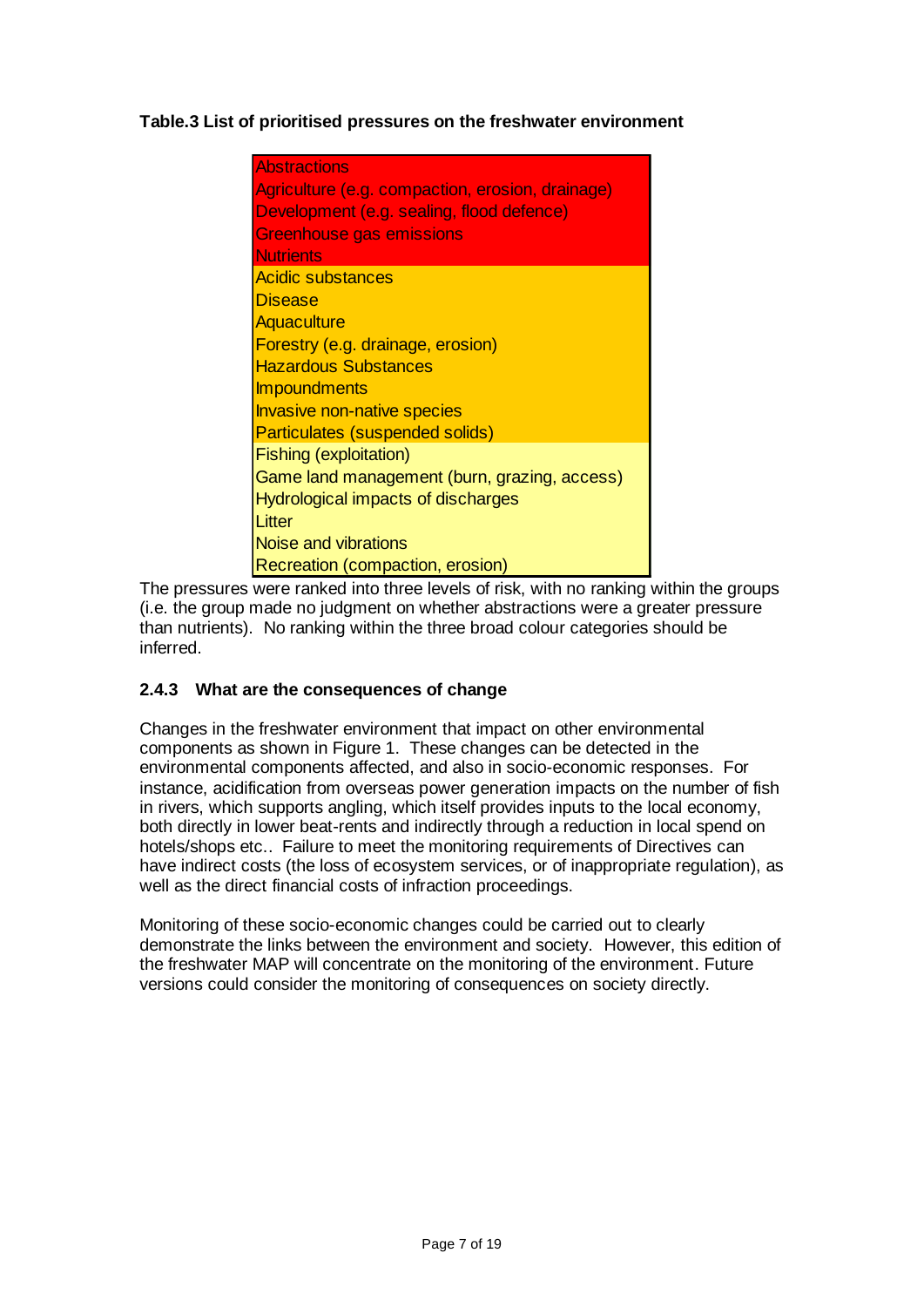# **2.5 Identify existing monitoring**

### **2.5.1 What's done where**

The majority of freshwater monitoring in Scotland is carried out by SEPA, Scottish Water, Fishery Trusts and District Salmon Fishery Boards, SNH and Marine Scotland Science. Summarising current monitoring effort is difficult, and instead the MAP has identified the need to map all existing monitoring as a key early deliverable of the implementation plan.

### **2.5.2 Strengths, weaknesses and accessibility of monitoring data**

There are four broad types of monitoring data:

### **Figure.2 Types of monitoring data**



Generally, the cost of monitoring increases with increased accuracy and precision, as well as with the quantity of monitoring data gathered.

There are fewer sites at which the most accurate and precise monitoring is undertaken, compared to those where data on presence/absence of species are collected. The grade of monitoring carried out should be determined by the question(s) it is being collected to address; monitoring should be fit for purpose.

Generally, data collected with the greatest degree of precision and accuracy can be used for all other purposes while data collected at "coarser" resolutions cannot.

The great strength of freshwater monitoring in Scotland is its spatial and temporal coverage. Unlike some other monitoring regimes (for example groundwater or soil monitoring), there is a long history of monitoring many aspects of the freshwater environment in Scotland. For some aspects of the freshwater environment, there is also good existing co-ordination. For example, monitoring of cyano-bacteria blooms is co-ordinated between local authorities, Scottish Water and SEPA.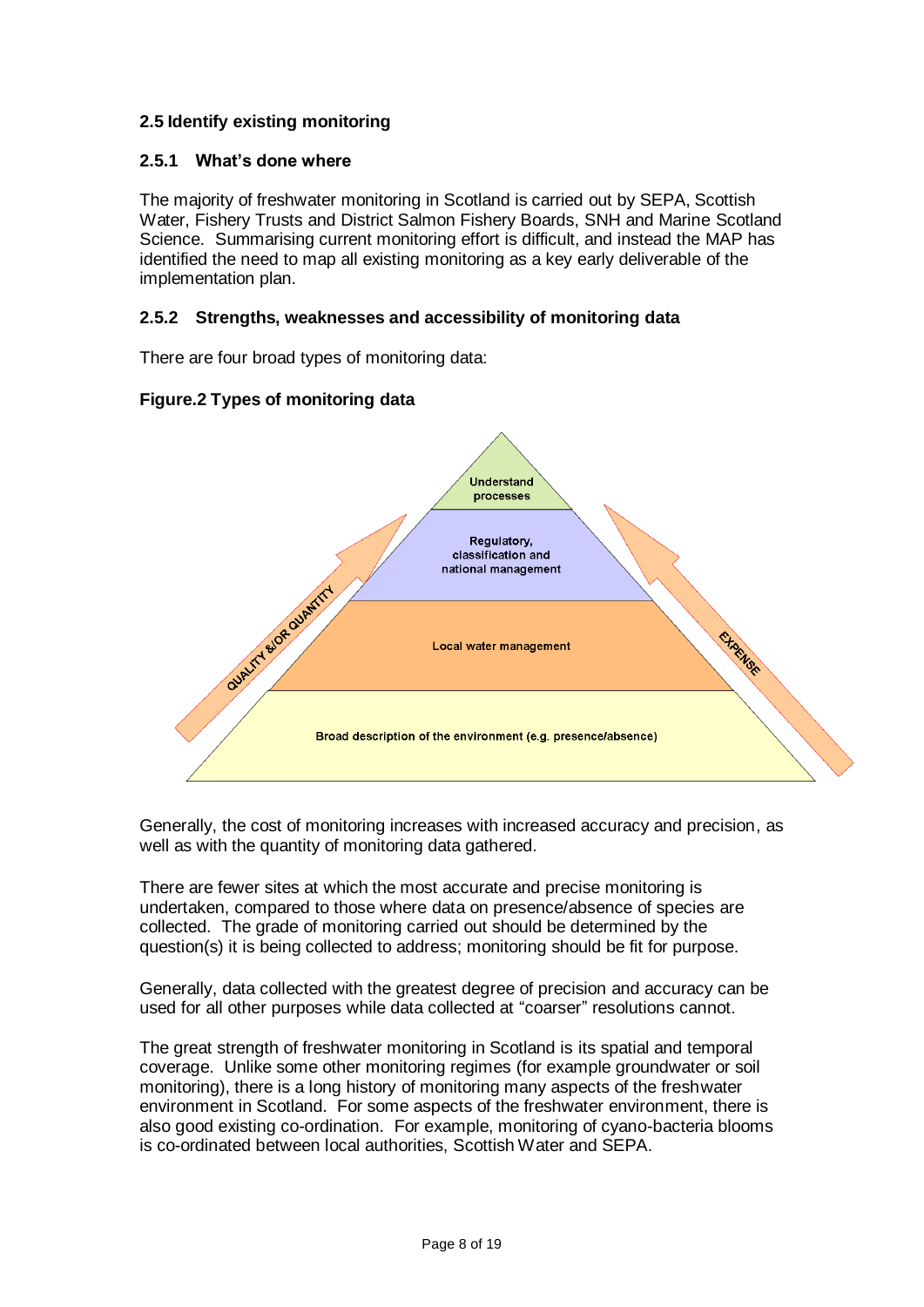These data may not all be accessible through one organisation's monitoring networks; there are often gaps in both spatial and temporal coverage for individual organisations, but taken collectively there is a strong body of data across Scotland.

A prominent challenge for the future will involve assessment of the monitoring scope of different organisations, and devising mechanisms for data sharing. This, along with other weaknesses, is explored further in section 2.6.

# **2.6 Gaps and overlaps**

### **2.6.1 Gaps in knowledge**

Areas where there is insufficient monitoring of pressures and indicators of the environment are shown in Table 5.

These gaps are not mere scientific curiosity; the group believes that the lack of knowledge in these areas has serious potential risks.

Lack of knowledge can lead to:

- Inappropriate management, either;
	- o Unnecessary/inappropriate intervention or inappropriate development (resulting in costs to industry or the public purse etc.)
	- o Loss of resource (not making an intervention where necessary)
- Lost opportunity (not exploiting resources to their full, sustainable potential)
- Irreversible damage to ecosystem services

The most prominent gaps have been identified by the group.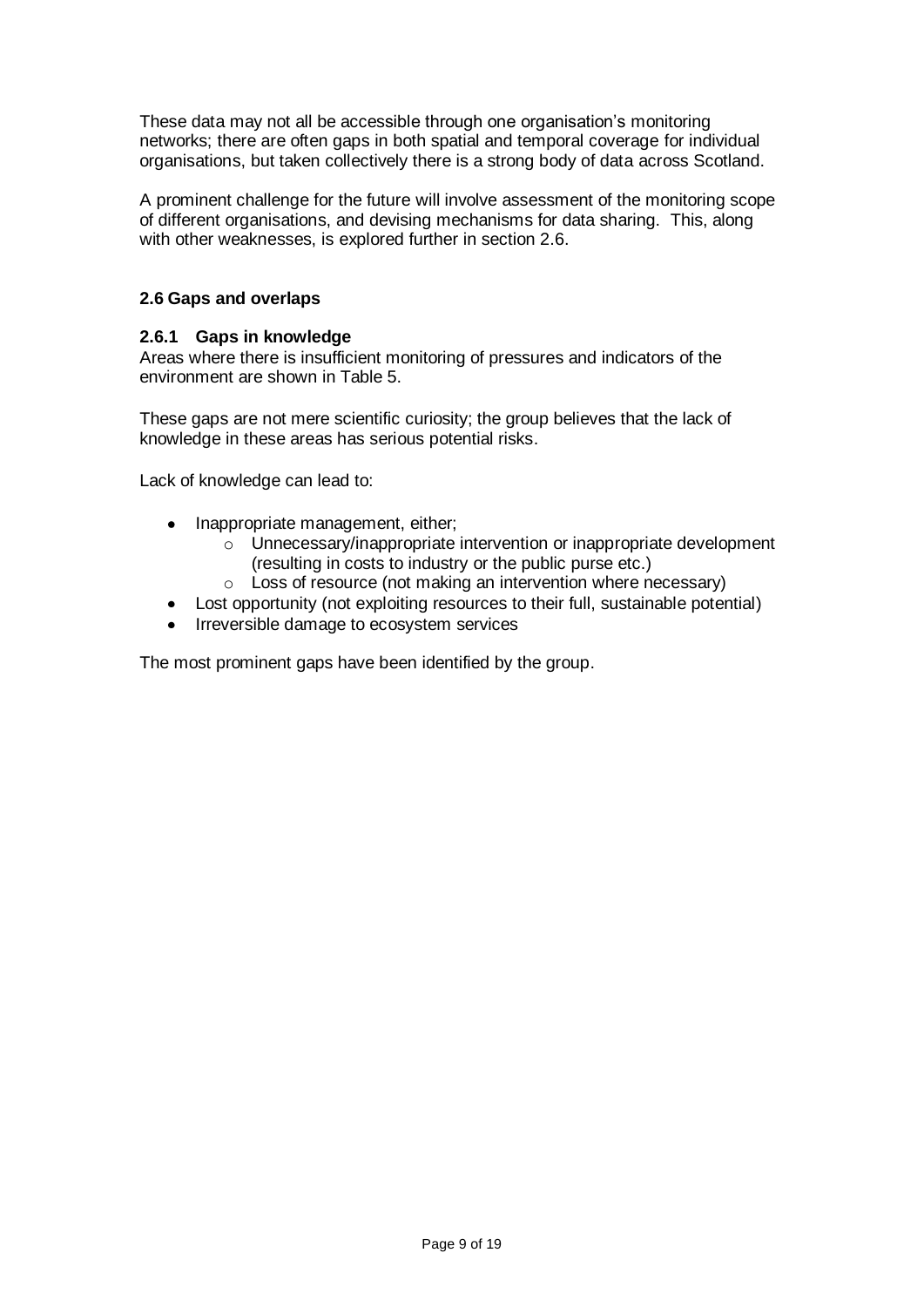# **Table.4 Gaps in monitoring of freshwaters**

| Gap - changes in state                                                            | Gap in<br>evidence<br>base | Gap in<br>understanding<br>of extent | <b>Links to other MAPs</b> |
|-----------------------------------------------------------------------------------|----------------------------|--------------------------------------|----------------------------|
| Morphological changes and impacts (especially interactions with ecology)          | X                          |                                      | Landscape                  |
| Abstractions (especially interactions with ecology)                               | X                          |                                      | Water supply; energy use   |
| Invasive non-native species                                                       | X                          | X                                    |                            |
| Population and distribution of non-salmonid fish (e.g. eels and lamprey)          | $\sf X$                    | Χ                                    |                            |
| Predators of key fish species                                                     | X                          | X                                    |                            |
| Population dynamics of key fish stocks (especially salmonids)                     | $\sf X$                    | X                                    | Marine and coastal; energy |
| Loch fish populations                                                             | $\sf X$                    | X                                    |                            |
| Marine survival of migratory fish (understanding the impacts on freshwater        | X                          | X                                    |                            |
| populations)                                                                      |                            |                                      |                            |
| Nutrient cycling (soil to water)                                                  | $\times$                   | X                                    | Farmland and lowlands;     |
| Suitable site network (e.g. diatoms) to support appropriate growth and investment |                            | X                                    | soils; marine and coastal  |
| Effectiveness of diffuse pollution measures, source apportionment                 | X                          |                                      |                            |
| Hazardous substances                                                              |                            |                                      | Health; Water supply       |
| Sources and pathways to freshwaters                                               |                            | X                                    |                            |
| Prevalence in environment (including biota, sediments and accumulation)           | X                          | X.                                   |                            |
| Mixtures of hazardous substances                                                  | X                          |                                      |                            |
| Biological measures of hazardous substances                                       | Χ                          | X                                    |                            |
| <b>Endocrine disruptors</b>                                                       | X                          | X                                    |                            |
| Nanotechnology impacts                                                            | X                          | X                                    |                            |
| Biodiversity and state of habitats outside Protected Areas                        |                            |                                      | Uplands; Farmlands and     |
| Wetlands                                                                          | X                          | X                                    | lowlands                   |
| <b>Species</b>                                                                    |                            | X                                    |                            |
| <b>Habitats</b>                                                                   |                            | X                                    |                            |
| Disease and non-native parasites                                                  |                            | $\overline{\mathsf{x}}$              | Fish and aquaculture       |
| Climate change detection                                                          |                            |                                      | Climate change; Soils      |
| Sediment monitoring in peat-dominated catchments                                  |                            | X                                    |                            |
| Biological indicators of climate change                                           | X                          |                                      |                            |
| Review appropriateness of hydrographic network for monitoring climate change      | $\sf X$                    |                                      |                            |
| Stream temperature change                                                         | X                          | X                                    |                            |
|                                                                                   |                            |                                      |                            |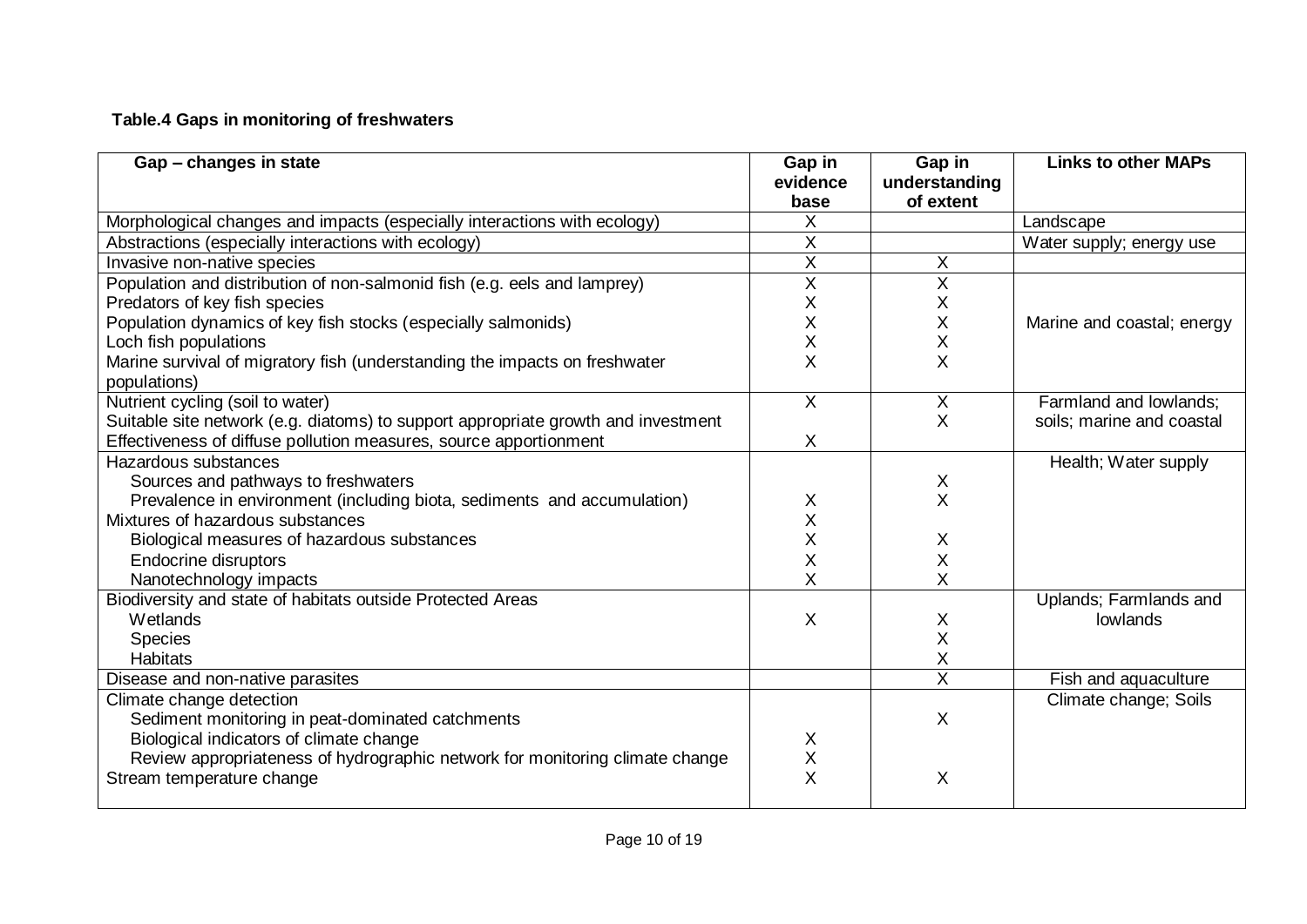| Climate change mitigation (efficacy of) | Climate change;         |
|-----------------------------------------|-------------------------|
| Riparian woodlands                      | Environment and economy |
| Wetland management                      |                         |
| Natural flood management                |                         |

| Gap – consequence of changes in state      | Gap in<br>evidence<br>base | Gap in<br>understanding<br>of extent | Links to other MAPs     |
|--------------------------------------------|----------------------------|--------------------------------------|-------------------------|
| Benefits from ecosystem services           |                            |                                      | Environment and economy |
| Quality of private drinking water supplies |                            |                                      | Water supply            |

Not all of the pressures identified in section 3.4.2 are identified as gaps, as for some of the pressures there is already good management of the activity; for instance fishing in freshwaters is generally well controlled, and poses little threat to the environment. Controlling fishing requires adequate data and evidence.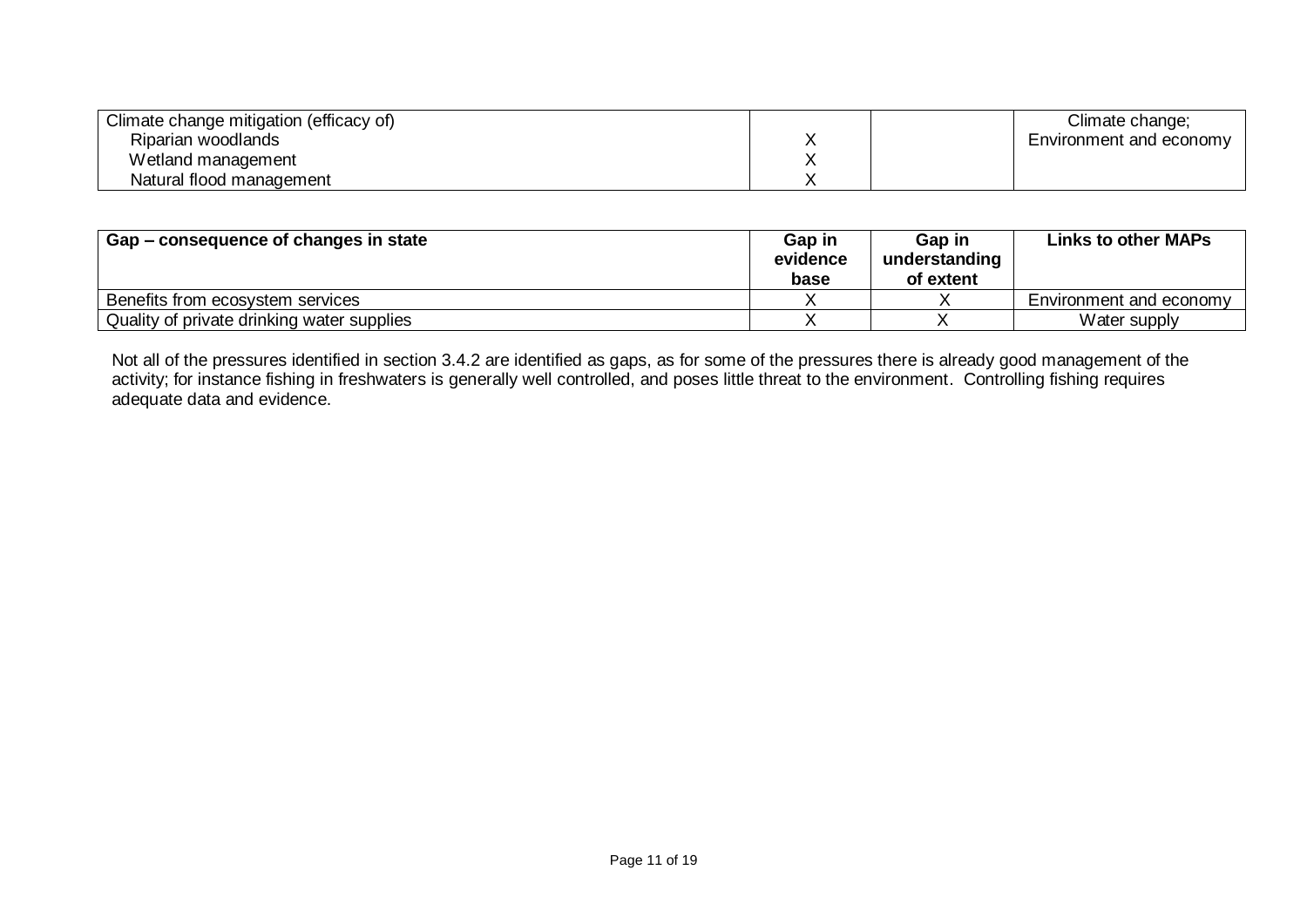# **2.6.2 Overlaps (efficiency savings and collaboration)**

# **Table.5 Areas for further collaboration**

| Area for collaboration                                                                                                                                                                                                                                                                                                                                                                                                                     | Organisations involved (order of<br>organisations does not infer lead<br>or relative contribution) |
|--------------------------------------------------------------------------------------------------------------------------------------------------------------------------------------------------------------------------------------------------------------------------------------------------------------------------------------------------------------------------------------------------------------------------------------------|----------------------------------------------------------------------------------------------------|
| Identify monitoring networks, especially of "research-<br>quality" sites (e.g. Upland Waters Monitoring Network<br>(UWMN), previous known as the UK Acid Waters<br>Monitoring Network), SEPA priority catchments, MSS<br>research catchments (e.g. Girnock,. Baddoch, N. Esk,<br>Loch Ard), SNH Remedies database etc.). Longer-<br>term aim to co-locate monitoring effort, where<br>appropriate, to get additional value from monitoring | All, SEWeb to deliver functionality to<br>support this                                             |
| <b>Upland Waters Monitoring Network</b>                                                                                                                                                                                                                                                                                                                                                                                                    | SNH, MSS, SEPA                                                                                     |
| Improve visibility of network and encourage<br>use of data                                                                                                                                                                                                                                                                                                                                                                                 |                                                                                                    |
| Explore wider sharing of the cost of monitoring<br>at the existing network                                                                                                                                                                                                                                                                                                                                                                 |                                                                                                    |
| Embed new monitoring, where appropriate, in<br>$\qquad \qquad \blacksquare$<br>existing monitoring networks                                                                                                                                                                                                                                                                                                                                |                                                                                                    |
| Share and develop monitoring resources to best meet<br>requirements of SNH site condition monitoring and<br><b>Scottish</b><br>Biodiversity<br>Surveillance<br>Strategy<br>(incorporating monitoring for the Habitats Directive<br>and Water Framework Directive). E.g. review how<br>hydromorphological changes are recorded                                                                                                              | SNH, SEPA, MSS, RAFTS                                                                              |
| Co-ordinated network of river temperature monitoring<br>avoid<br>duplication<br>(including<br>data<br>sensors<br>to<br>management and sharing protocols)                                                                                                                                                                                                                                                                                   | SEPA, MSS                                                                                          |
| Review and develop fish monitoring                                                                                                                                                                                                                                                                                                                                                                                                         | SG, MS, SNH, SEPA, Fishery<br>interests (SFCC, RAFTS, ASFB)                                        |
| (e.g. improve knowledge of monitoring currently<br>undertaken, ensure all publicly-funded data freely<br>available)                                                                                                                                                                                                                                                                                                                        |                                                                                                    |
| Optimise water chemistry sampling and analysis effort<br>by sharing services where possible. Sample methods<br>and analysis used will have to be considered.                                                                                                                                                                                                                                                                               | SEPA, SWtr, MSS                                                                                    |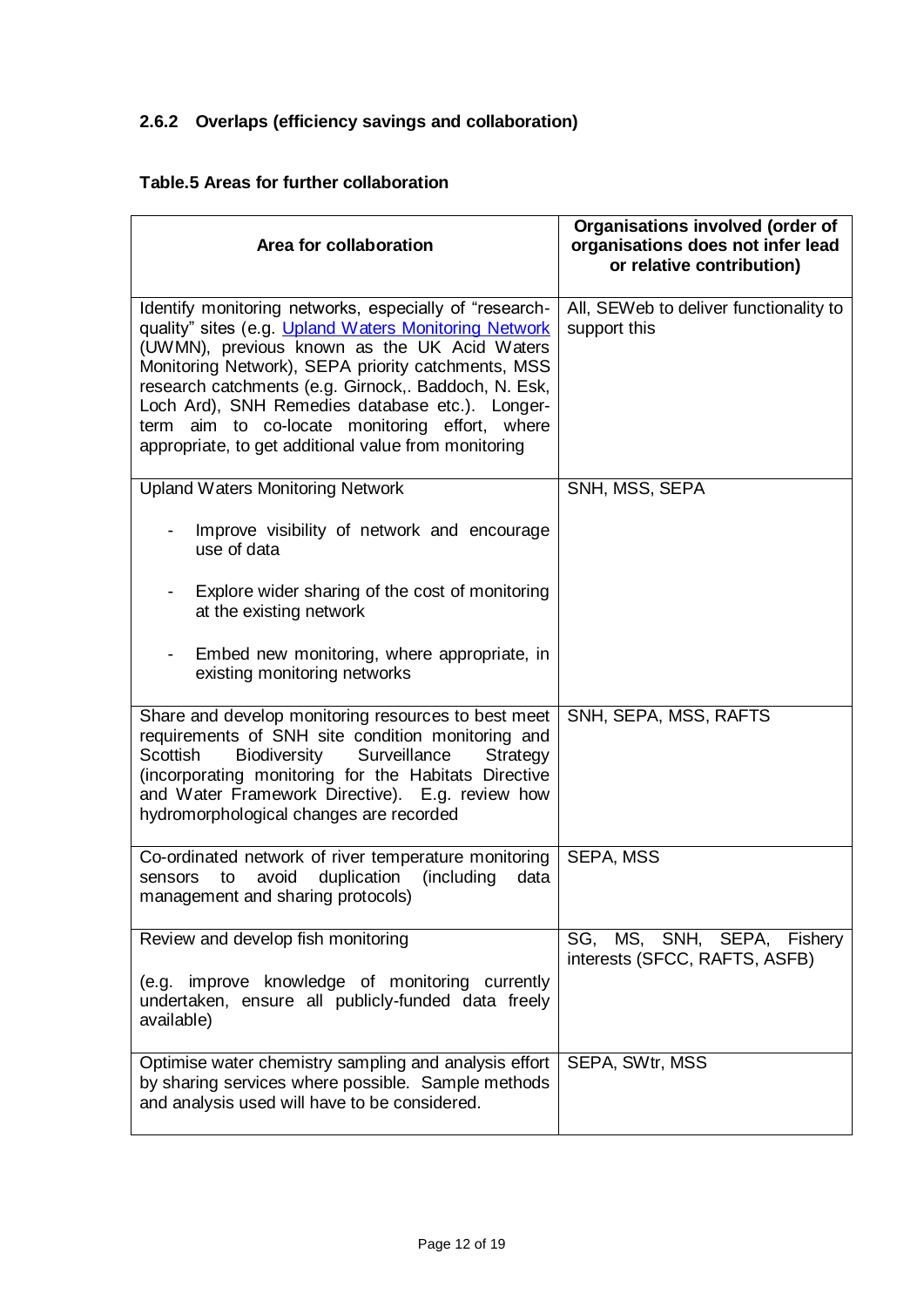| transfer<br>of data<br>Data sharing<br>and<br>between<br>organisations                                            | All – to take forward through SEWeb                                    |
|-------------------------------------------------------------------------------------------------------------------|------------------------------------------------------------------------|
| Improve access to database(s) of fish data (where<br>appropriate and technically feasible)                        | MS, RAFTS, SFCC, SEPA, SNH                                             |
| Agree common methodologies for sampling and<br>analysis, where appropriate. Consider cross-training<br>of staff   | MSS, SEPA, SNH, RAFTS, SWtr<br>Concentrate initial phases<br><b>on</b> |
| Review comparability of methodologies                                                                             | monitoring of fish and macrophytes<br>in standing waters               |
| Review existing network of private water supply<br>monitoring.                                                    | SEPA, SWtr, DWQR                                                       |
| identify current private water supply network                                                                     |                                                                        |
| explore possibility of using data from Private<br>Water Supply monitoring to inform wider<br>environmental issues |                                                                        |
| review appropriateness of private water supply<br>network                                                         |                                                                        |

# **2.6.3 Innovation opportunities and use of citizen observations**

The following potential opportunities for innovation, or the use of citizen science, have been identified.

| <b>Table.6 Innovation opportunities</b> |  |
|-----------------------------------------|--|
|-----------------------------------------|--|

| <b>Innovation opportunity</b>                                                                |
|----------------------------------------------------------------------------------------------|
| Rapid assessment techniques                                                                  |
| Risk assessments, using citizen observations                                                 |
| More rapid techniques                                                                        |
| Passive samplers (identify and expand role of passive samplers in monitoring of freshwaters) |
| Remote sensing (e.g. vegetation change of wetlands)                                          |
| OMICS (genomics etc.)                                                                        |
| Monitoring                                                                                   |
| Microbial source tracking                                                                    |
| Citizen observations                                                                         |
| Use to "keep an eye" on stable species, e.g. otter                                           |
| Collecting data on fish barriers                                                             |
| Collecting data on invasive non-native species                                               |
| Mapping wetlands (e.g. BASC involvement in wetland mapping project)                          |
| Snow monitoring: depth, extent, water equivalent                                             |
| Getting more value from existing data                                                        |
| Obtaining fish catch effort data at comparable spatial and temporal scales                   |
| Reviewing data in NBN and use in assessing state of the environment                          |
| Analysing flow records for changes to catchment response                                     |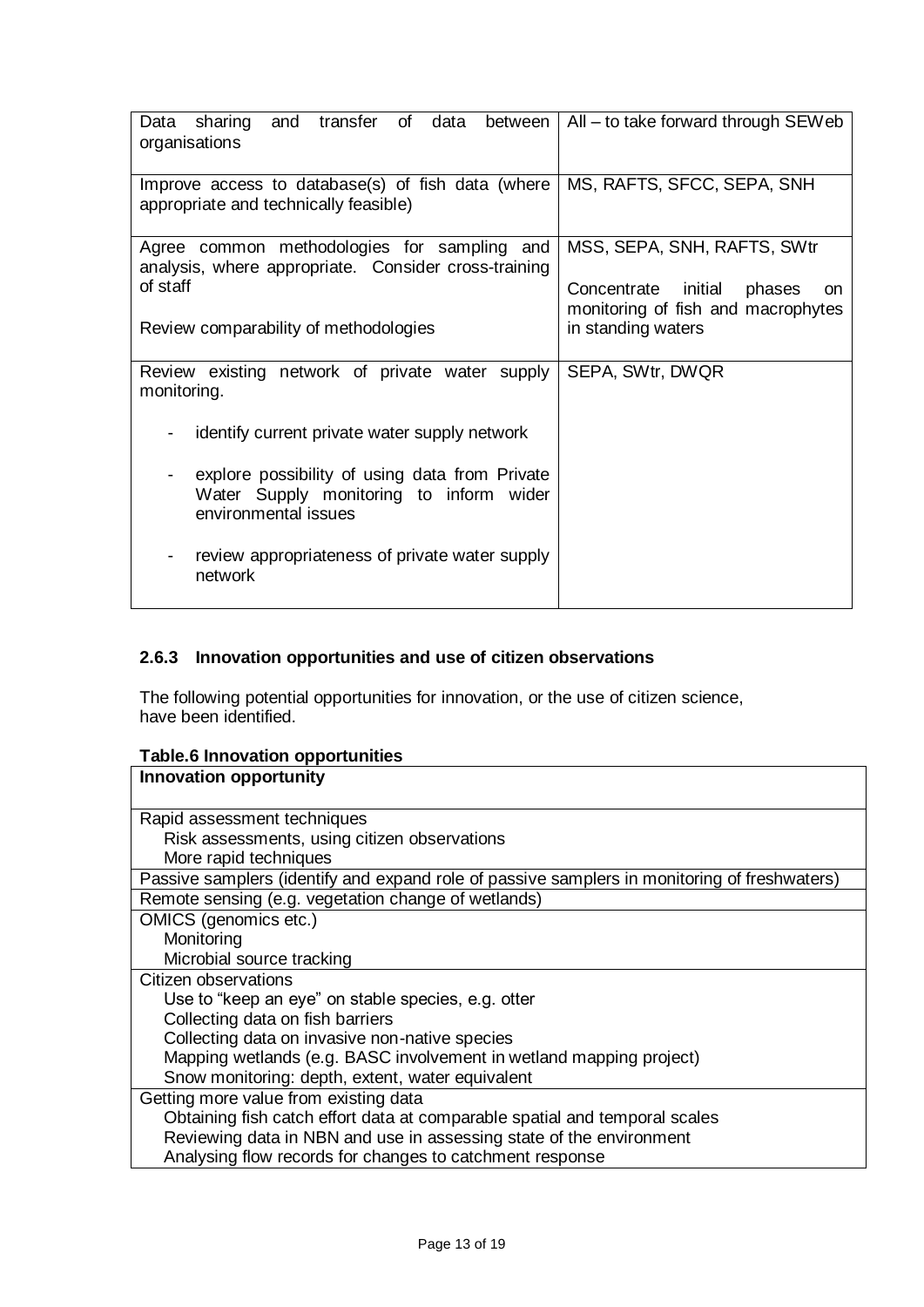Citizen science has an important role to play in helping us understand, protect and improve the environment. Is it particularly useful in helping in a general riskassessment, or as part of a campaign to raise awareness of, or engagement with, an issue.

### **3.0 IMPLEMENTING THE MAP**

### **3.1 Prioritised actions to improve and co-ordinate monitoring**

From the lists of identified gaps, overlaps and innovation opportunities, the FWMAP group has prioritised tasks for implementation. These were thought to be the either of high priority, or achievable within a three-year timescale. A process of reviewing and re-prioritising the tasks should be put in place, with additional tasks being identified when there is resource to deliver them.

The actions detailed below are reliant on the lead organisation(s) taking the work forward. Any delays in particular workstreams may impact on other workstreams in the implementation plan.

The indicative timetable shows the proposed start time of each task.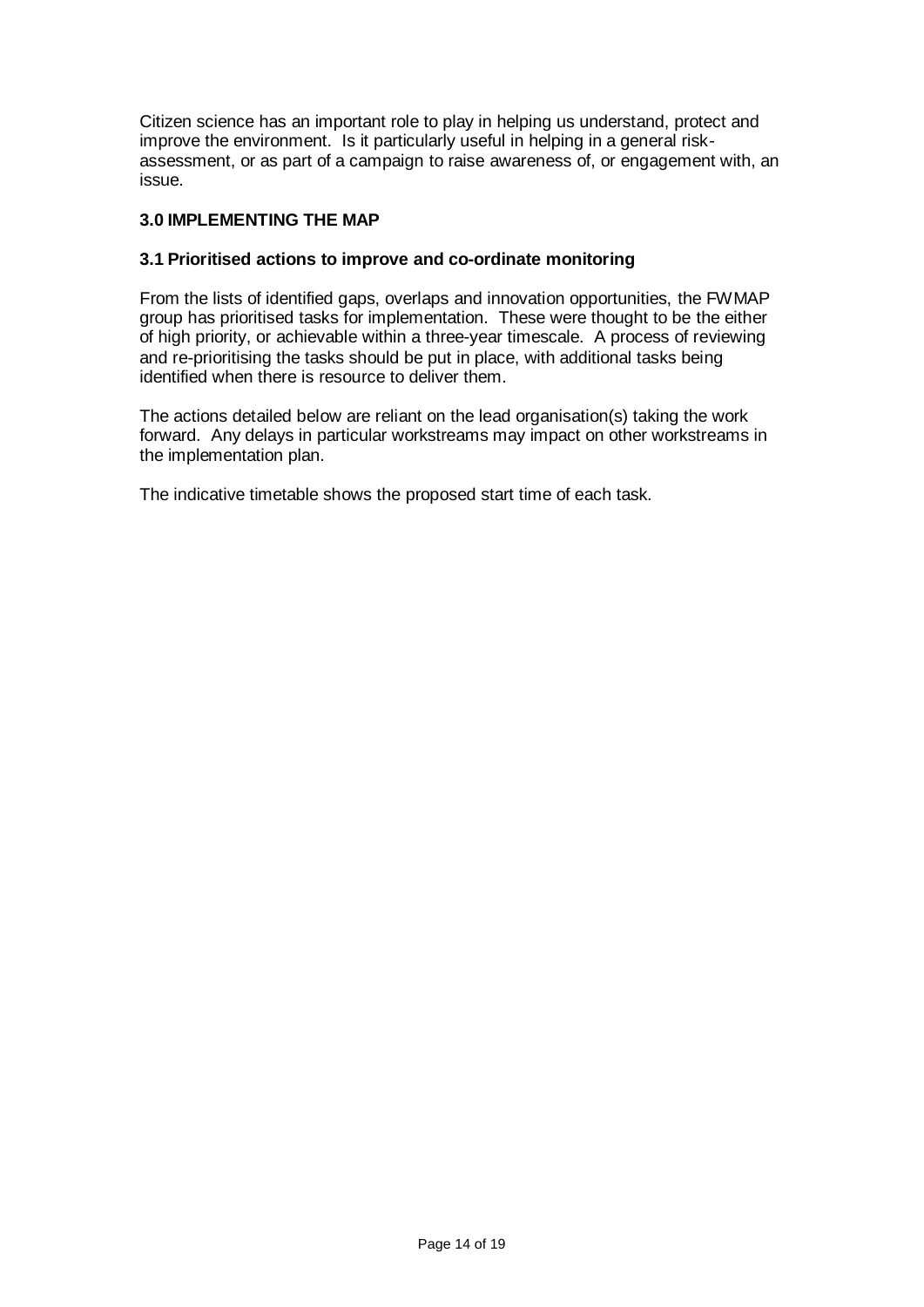# **Table.7 Actions to take forward**

|           | <b>Action</b>                                                                                                                                                                                                                         | Type of<br>work | <b>Organisations</b><br>involved | Lead            | <b>Timetable</b>             |  |  |
|-----------|---------------------------------------------------------------------------------------------------------------------------------------------------------------------------------------------------------------------------------------|-----------------|----------------------------------|-----------------|------------------------------|--|--|
|           | Broad reviews of monitoring networks for:                                                                                                                                                                                             |                 |                                  |                 |                              |  |  |
|           | Monitoring of fish populations                                                                                                                                                                                                        |                 | SNH, SG, MSS,<br>SEPA, RAFTS     | SG              | Oct, 2013                    |  |  |
|           | Optimising monitoring and analysis between SEPA and SWtr (both hydrology<br>gauging and chemistry)                                                                                                                                    | Gap/<br>Overlap | SEPA, SWtr                       | <b>SEPA</b>     | Aug, 2013                    |  |  |
| $\bullet$ | Co-ordinated network of riverine temperature monitoring sensors                                                                                                                                                                       |                 | MSS, SEPA                        | MSS, SEPA       | Aug, 2013                    |  |  |
|           | Sharing and developing monitoring resources to best meet requirements of<br>SNH site condition monitoring and Scottish Biodiversity Surveillance Strategy<br>(incorporating monitoring for the Habitats Directive and Water Framework |                 | SNH, SEPA,<br><b>MSS, RAFTS</b>  | <b>SNH</b>      | Sept, 2013                   |  |  |
|           | Directive)                                                                                                                                                                                                                            |                 | SNH, SEPA,                       |                 |                              |  |  |
| $\bullet$ | Invasive non-native species                                                                                                                                                                                                           |                 | <b>MSS, RAFTS</b>                | <b>SEPA/SNH</b> | <b>July, 2013</b>            |  |  |
|           | Understand our monitoring landscape:                                                                                                                                                                                                  |                 |                                  |                 |                              |  |  |
|           | Identify monitoring networks, especially of "research-quality" sites (SEPA<br>priority catchments, MSS research catchments, UWMN, SNH Remedies<br>database etc.).                                                                     | Gap/<br>Overlap | All                              | <b>SEWeb</b>    | Mapped:<br><b>July, 2013</b> |  |  |
| $\bullet$ | Longer-term aim to co-locate monitoring effort, where appropriate, to get<br>additional value from monitoring                                                                                                                         |                 |                                  |                 | Reviewed:<br>March, 2014     |  |  |
|           | Improve our methods and data sharing:                                                                                                                                                                                                 |                 |                                  |                 |                              |  |  |
| $\bullet$ | Undertake a review of contracting, to ensure any data from fish monitoring<br>contracts let by SEPA and SNH are available freely to all                                                                                               | Gap/<br>Overlap | MSS, RAFTS,<br>SNH, SEPA         | <b>SEPA/SNH</b> | Aug, 2013                    |  |  |
| $\bullet$ | Review methods used to survey macrophytes in standing waters                                                                                                                                                                          |                 | SNH, SEPA                        | <b>SNH</b>      | Aug, 2013                    |  |  |
| $\bullet$ | Passive samplers (identify and expand role of passive samplers in<br>monitoring of freshwaters)                                                                                                                                       | Innovate        | SEPA, SWtr                       | <b>SEPA</b>     | Oct, 2013                    |  |  |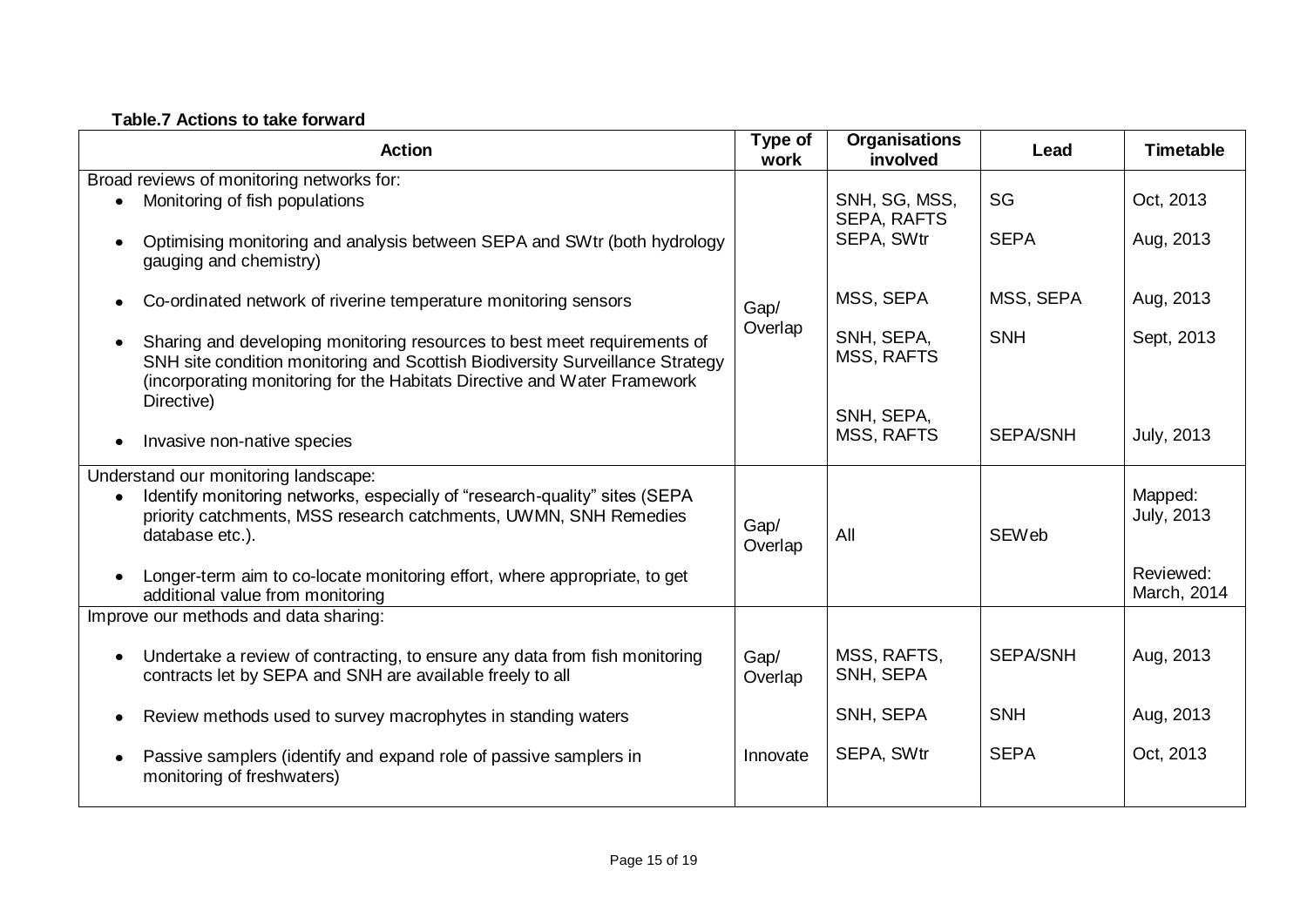| <b>Upland Waters Monitoring Network:</b><br>Improve visibility of network and encourage use of data<br>Explore wider sharing of the cost of monitoring at the existing network<br>$\bullet$<br>Embed new monitoring, where appropriate, in existing monitoring networks                                                                                                                                                        | Overlap         | MSS, SNH,<br><b>SEPA</b>       | <b>MSS</b>  | June, 2013                                  |
|--------------------------------------------------------------------------------------------------------------------------------------------------------------------------------------------------------------------------------------------------------------------------------------------------------------------------------------------------------------------------------------------------------------------------------|-----------------|--------------------------------|-------------|---------------------------------------------|
| Review existing network of private water supply monitoring<br>Identify current private water supply network<br>$\bullet$<br>Explore possibility of using data from Private Water Supply monitoring to<br>$\bullet$<br>inform wider environmental issues<br>Review appropriateness of private water supply network<br>$\bullet$                                                                                                 | Gap/<br>overlap | SEPA, SWtr,<br>DWQR, LAs       | <b>DWQR</b> | <b>July, 2013</b><br>Oct, 2013<br>Jan, 2014 |
| Citizen science                                                                                                                                                                                                                                                                                                                                                                                                                |                 | SEPA, SNH,                     |             |                                             |
| Collecting data on fish barriers                                                                                                                                                                                                                                                                                                                                                                                               | Innovate        | MSS, RAFTS                     | SNH, SEPA   | Sept, 2013                                  |
| Improve the collection and recording of data on invasive non-native species<br>$\bullet$                                                                                                                                                                                                                                                                                                                                       |                 | SEPA, SNH,<br>MSS, RAFTS       |             | Dec, 2013                                   |
| Hazardous substances                                                                                                                                                                                                                                                                                                                                                                                                           |                 |                                |             |                                             |
| Review evidence on sources and pathways to freshwaters<br>$\bullet$<br>Identify and quantify prevalence in environment (including biota, sediments<br>٠<br>and accumulation up the food chain)<br>Review effects and monitoring of mixtures of hazardous substances<br>$\bullet$<br>Develop indicators to provide biological measures of hazardous substances<br>٠<br>Monitoring to detect nanotechnology impacts<br>$\bullet$ | Gap/<br>overlap | SEPA, SWtr,<br><b>MSS</b>      | <b>SEPA</b> | Ongoing                                     |
| Climate change detection                                                                                                                                                                                                                                                                                                                                                                                                       |                 | SEPA, MSS,                     |             |                                             |
| Review sediment monitoring in peat-dominated catchments<br>٠                                                                                                                                                                                                                                                                                                                                                                   |                 | SNH,                           | <b>SEPA</b> | Oct, 2013                                   |
| Review and identify appropriate biological indicators of climate change<br>$\bullet$                                                                                                                                                                                                                                                                                                                                           | Gap             | ClimateXchange,<br><b>CREW</b> | <b>CREW</b> | Oct, 2013                                   |
| Climate change mitigation (efficacy of)                                                                                                                                                                                                                                                                                                                                                                                        |                 |                                |             |                                             |
| Riparian woodlands                                                                                                                                                                                                                                                                                                                                                                                                             | Gap             | SEPA, MSS,<br>SNH, FCS/FRS     | MSS, FRS    | Oct, 2013                                   |
| Wetland management/Natural flood management<br>$\bullet$                                                                                                                                                                                                                                                                                                                                                                       |                 |                                | <b>SEPA</b> | Oct, 2013                                   |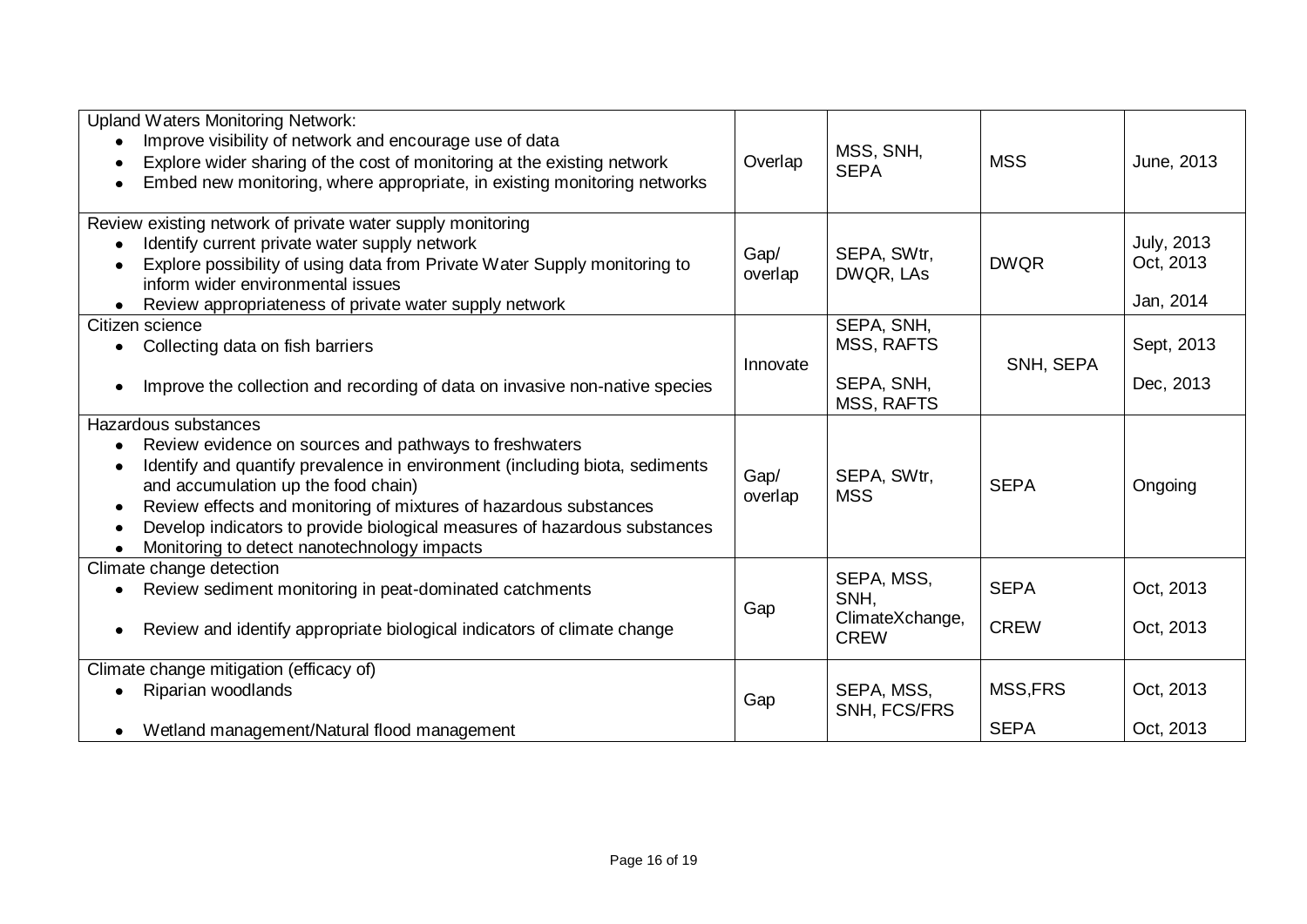# **3.2 Reviewing monitoring reviewing**

It is anticipated that all the reviews will follow a similar pattern, and will have to consider:

- Why monitoring is required what question(s) does it need to answer?  $\bullet$
- What should be monitored, how and where which parameters or techniques are appropriate?
- What monitoring methods will be used
	- Where should this monitoring be carried out  $-$  what is the spatial distribution of monitoring required?
	- What is the existing distribution of monitoring?
	- What methods should be employed for monitoring what are the optimum techniques? How does this compare to existing monitoring?
	- What level of discrimination is needed what accuracy, precision and monitoring frequency are required?
- Who is best-placed to carry out the monitoring which organisation or organisations are best placed to deliver and / or co-ordinate network?
- How will the data be made accessible who needs the data? How will it be  $\bullet$ shared? What infrastructure is necessary to support this?
- Timetable for delivery
- Opportunities for innovation and citizen science

### **3.3 Next steps**

Once leads and indicative timescales are agreed, the lead organisation(s) will be responsible for delivering a more detailed implementation plan (as shown in annex 1).

This will provide more detail on what the aim of the work is, and will address the questions set-out in section 3.2.

It should be noted that many of the identified tasks (e.g. monitoring of hazardous substances) cut across media, and the implementation plans should make the links between environmental media, and not be constricted to freshwater.

The implementation plan will then be discussed with the FWMAP group, who will provide advice and guidance to the lead. The FWMAP will report progress and any issues to the CAMERAS co-ordination group.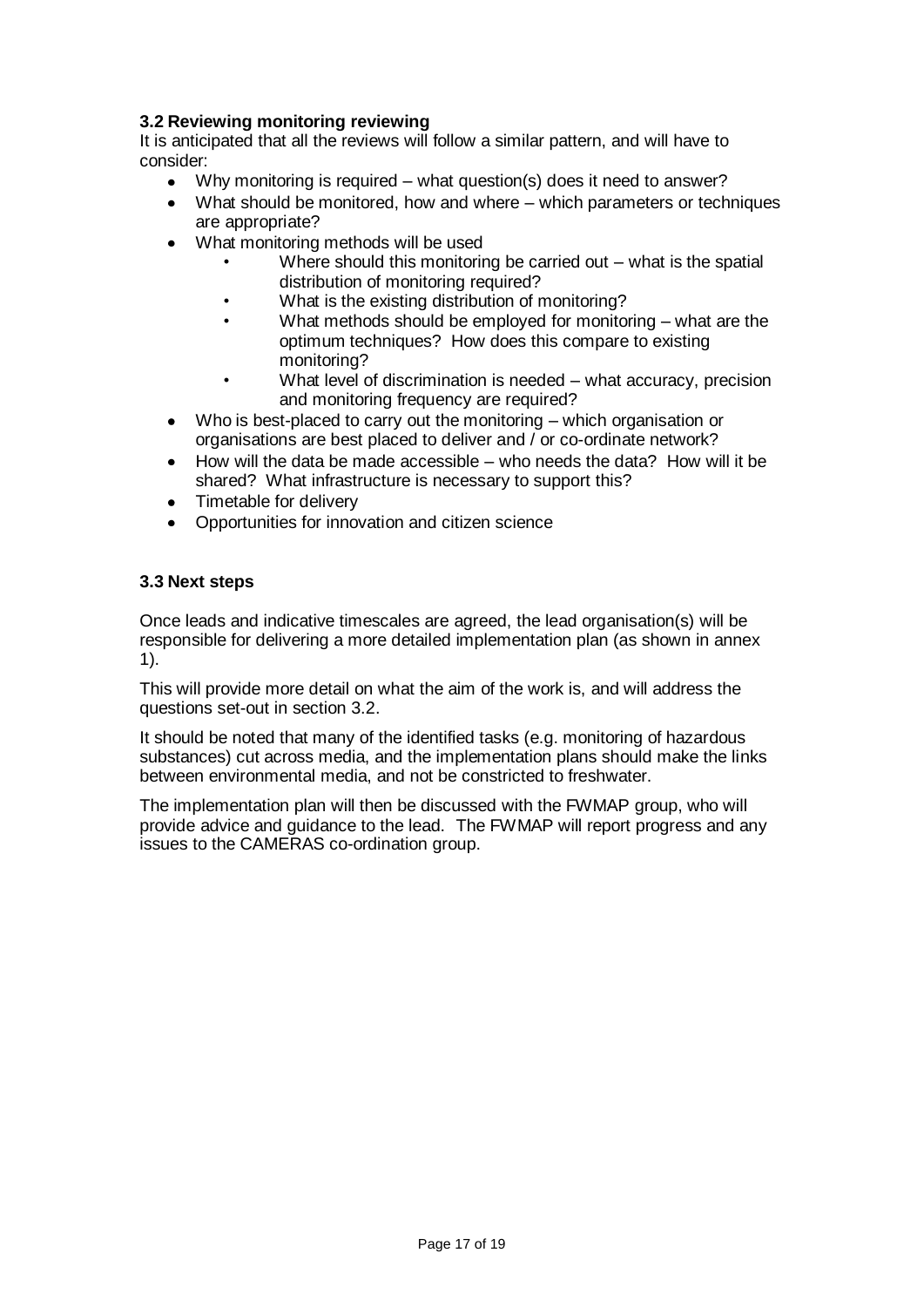# **ANNEX 1; EXAMPLE TEMPLATE FOR IMPLEMENTATION PLAN**

Below is an example of how an implementation plan should be written. Note that this is for illustration only.

# **1.0 Aim – why monitoring is required**

To provide data to model current and future river temperatures across Scotland and assess temporal trends.

In detail, this monitoring will:

- Provide the data to allow the modelling and prediction of temperatures and temperature change across Scotland
- Provide evidence to direct effective mitigation for temperature extremes under climate change, for fishery and other interests
- Contribute to the understanding of the links between changing riverine temperature, hydro-chemical processes and biological responses
- Identify the impacts of changing water temperature on ecological communities,
- Provide evidence to direct work to revise regulatory standards.

This should be a representative monitoring network for the deployment of temperature sensors. Deploying sensors throughout the identified network is likely to be phased, depending on the resources available.

### **1.1 What should be monitored, how and where**

River water temperature should be monitored at a representative network of sites. The choice of sites should be established through research that considers landscape controls on stream temperature and scales of temperature variability. The accuracy and precision of the data should allow overall changes in water temperature across Scotland to be detected. The majority of the data will be collected using temperature data loggers, allowing multiple assessments to be made per day.

Monitoring effort (installing and calibrating/maintaining sensors, and downloading data) will be shared between MSS and SEPA, with potential outsourcing to local fisheries boards or trusts.

### **1.2 What monitoring methods will be used?**

The intention is to use relatively cheap but accurate and precise temperature sensors across most of the network. These will be cross-calibrated, and their performance assessed against more expensive sensors (both in terms of accuracy and reliability, ease of use etc.). Consideration will also be given to new, inexpensive methods being deployed in North America.

### **1.3 Who are the main contributors**

The initial requirement for a monitoring network will be developed by Marine Scotland (science) in collaboration with SEPA . The development of the network will draw on expertise from academic collaborators that MSS has worked with on extensive previous stream temperature work and will ideally be delivered through a PhD programme. Once developed, other partners can be incorporated, as appropriate.